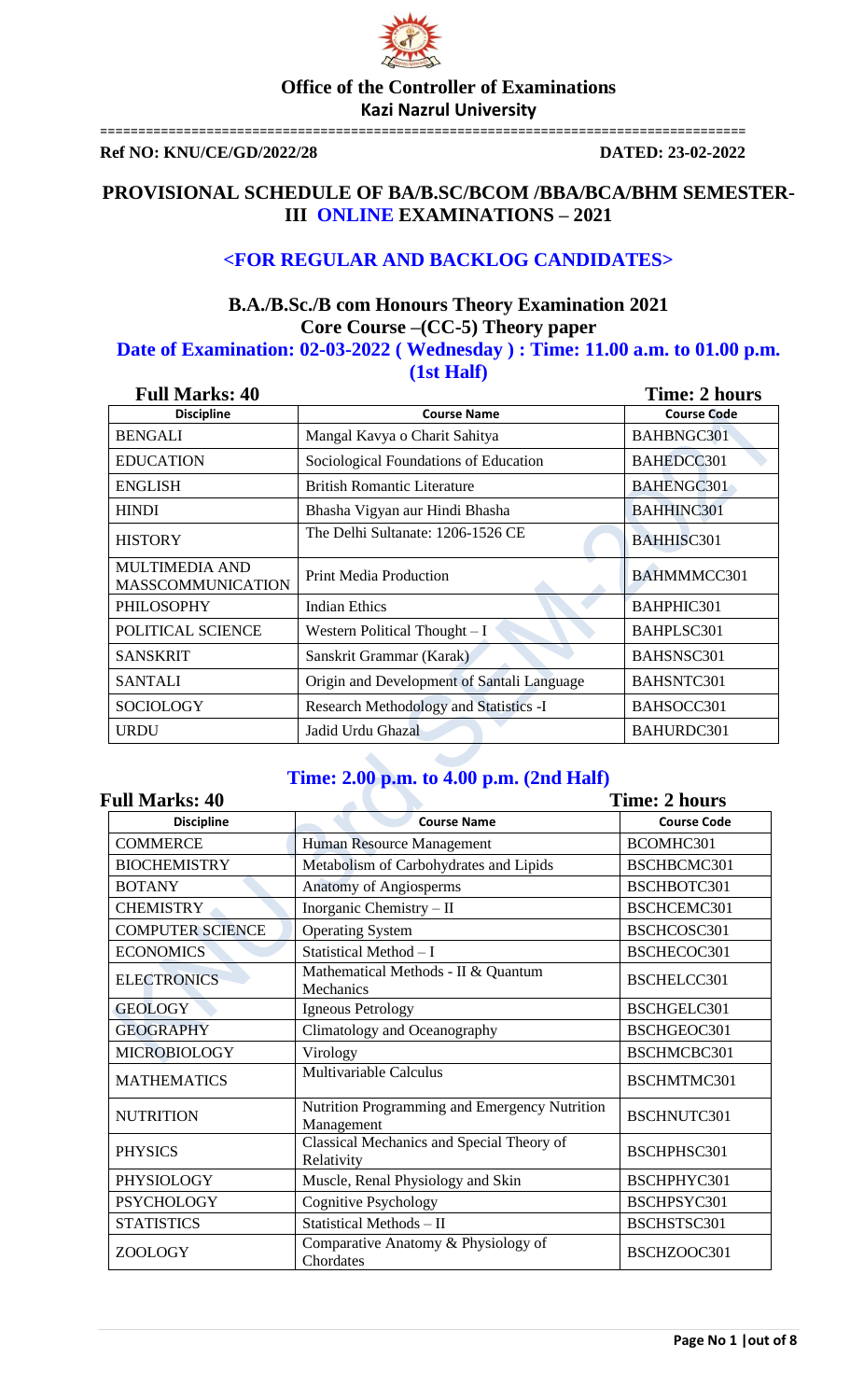

### **Office of the Controller of Examinations Kazi Nazrul University** =====================================================================================

## **B.A./B.Sc./B.Com. Honours Theory Examination 2021**

## **Core Course (CC-6) Theory paper Date of Examination: 03-03-2022 ( Thursday )**

## **Time: 11.00 a.m. to 01.00 p.m. (1st Half)**

### **Full Marks: 40 Time: 2 hours**

| <b>Discipline</b>                                 | <b>Course Name</b>                                 | <b>Course Code</b> |
|---------------------------------------------------|----------------------------------------------------|--------------------|
| <b>BENGALI</b>                                    | Chanda-Alamkar: Sangha O Swarup                    | BAHBNGC302         |
| <b>EDUCATION</b>                                  | Psychological Foundations of Education             | BAHEDCC302         |
| <b>ENGLISH</b>                                    | British Literature: Nineteenth Century - Victorian | BAHENGC302         |
| <b>HINDI</b>                                      | Chhayavadottar Hindi Kavita                        | <b>BAHHINC302</b>  |
| <b>HISTORY</b>                                    | The Feudal Society in Europe                       | <b>BAHHISC302</b>  |
| <b>MULTIMEDIA AND</b><br><b>MASSCOMMUNICATION</b> | Radio Production                                   | BAHMMMCC302        |
| <b>PHILOSOPHY</b>                                 | <b>Western Ethics</b>                              | <b>BAHPHIC302</b>  |
| POLITICAL SCIENCE                                 | <b>Indian Political Thought</b>                    | BAHPLSC302         |
| <b>SANSKRIT</b>                                   | Critical Survey of Sanskrit Literature             | <b>BAHSNSC302</b>  |
| <b>SANTALI</b>                                    | <b>Austirc Language Family</b>                     | <b>BAHSNTC302</b>  |
| <b>SOCIOLOGY</b>                                  | Indian Society - I                                 | BAHSOCC302         |
| <b>URDU</b>                                       | Nazm: Ibteda se Aligarh Tehrik Tak                 | <b>BAHURDC302</b>  |

## **Time: 2.00 p.m. to 4.00 p.m. (2nd Half)**

| <b>Discipline</b>                                       | <b>Course Name</b>                                    | <b>Course Code</b> |
|---------------------------------------------------------|-------------------------------------------------------|--------------------|
| <b>COMMERCE</b>                                         | <b>Income Tax Law and Practice</b>                    | BCOMHC302          |
| <b>BIOCHEMISTRY</b>                                     | Membrane Biology and Bioenergetics                    | BSCHBCMC302        |
| <b>BOTANY</b>                                           | Morphology and Reproductive Biology of<br>Angiosperms | BSCHBOTC302        |
| <b>CHEMISTRY</b>                                        | Organic Chemistry - III                               | BSCHCEMC302        |
| <b>COMPUTER SCIENCE</b>                                 | Analysis of Algorithms                                | BSCHCOSC302        |
| <b>ECONOMICS</b>                                        | Macroeconomic Theory - II                             | BSCHECOC302        |
| <b>ELECTRONICS</b>                                      | Solid State Electronics - II                          | BSCHELCC302        |
| <b>GEOLOGY</b>                                          | Sedimentology and Principles of Stratigraphy          | BSCHGELC302        |
| <b>GEOGRAPHY</b>                                        | Geography of India                                    | BSCHGEOC302        |
| <b>MICROBIOLOGY</b>                                     | Microbial Physiology and Metabolism                   | BSCHMCBC302        |
| <b>MATHEMATICS</b>                                      | Group Theory                                          | BSCHMTMC302        |
| <b>NUTRITION</b>                                        | <b>Human Nutrition</b>                                | <b>BSCHNUTC302</b> |
| <b>PHYSICS</b>                                          | Thermal Physics $- I$                                 | BSCHPHSC302        |
| <b>PHYSIOLOGY</b><br><b>Gastrointestinal Physiology</b> |                                                       | BSCHPHYC302        |
| <b>PSYCHOLOGY</b>                                       | Foundation of Social Psychology                       | BSCHPSYC302        |
| <b>STATISTICS</b>                                       | Statistical Inference - I                             | BSCHSTSC302        |
| ZOOLOGY                                                 | Genetics                                              | BSCHZOOC302        |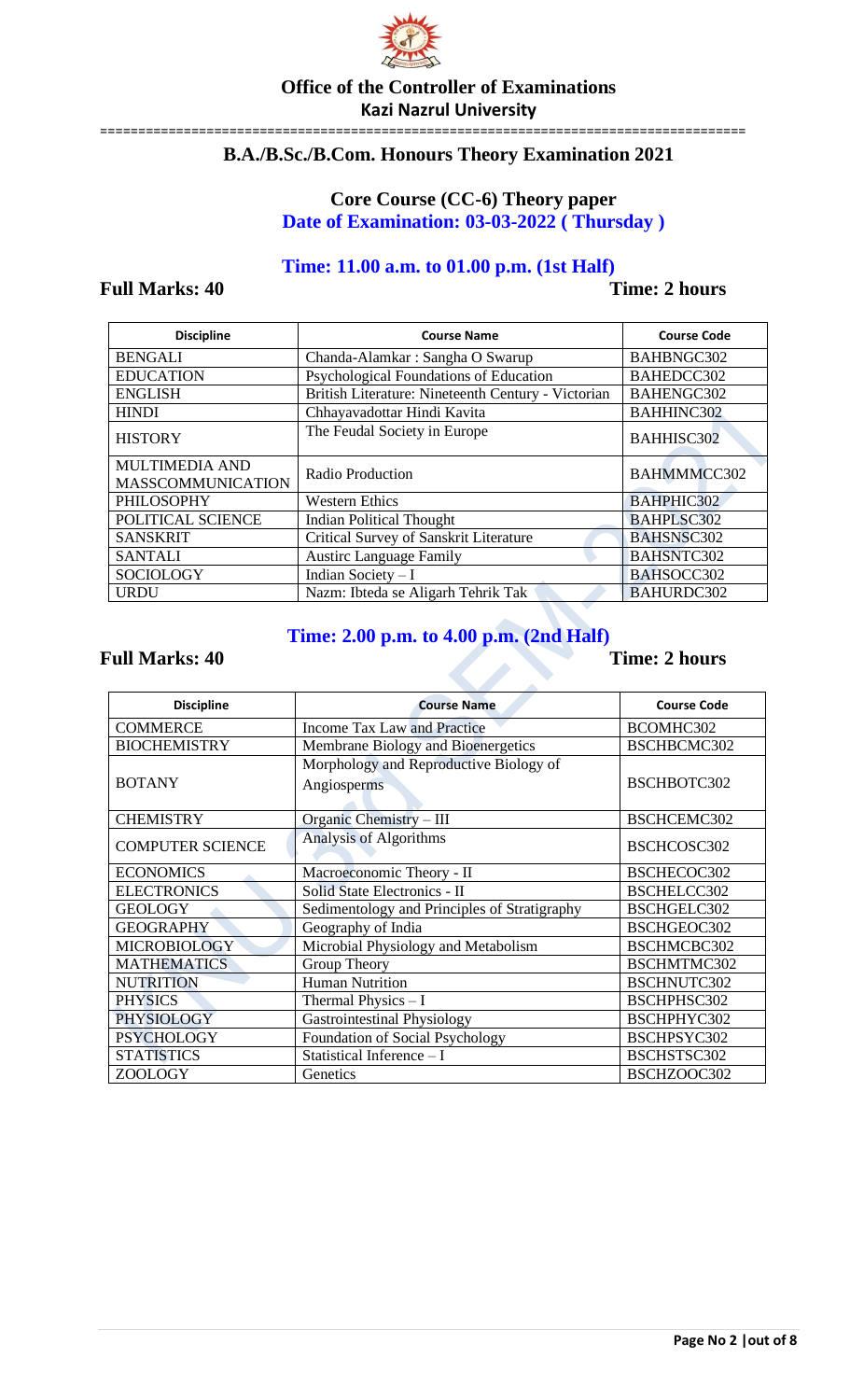

### **Office of the Controller of Examinations Kazi Nazrul University** =====================================================================================

## **B.A./B.Sc./B.Com. Honours Theory Examination 2021**

## **Core Course –(CC-7) Theory paper Date of Examination: 04-03-2022 ( Friday )**

### **Time: 11.00 a.m. to 01.00 p.m. (1st Half)**

## **Full Marks: 40** Time: 2 **hours**

| <b>Discipline</b>        | <b>Course Name</b>                                | <b>Course Code</b> |  |
|--------------------------|---------------------------------------------------|--------------------|--|
| <b>BENGALI</b>           | Unish Shataker Kavya                              | BAHBNGC303         |  |
| <b>EDUCATION</b>         | School Organization and Educational<br>Management | BAHEDCC303         |  |
| <b>ENGLISH</b>           | Classical Literature: Indian and European         | BAHENGC303         |  |
| <b>HINDI</b>             | Hindi Natak Aur Ekaanki                           | <b>BAHHINC303</b>  |  |
| <b>HISTORY</b>           | The Mughal Empire: 1526-1707 CE                   | <b>BAHHISC303</b>  |  |
| <b>HINDUSTANI MUSIC</b>  | History of Music and General Theory               | <b>BAHHMVC303</b>  |  |
| (VOCAL)                  |                                                   |                    |  |
| MULTIMEDIA AND           | <b>Television Journalism</b>                      | BAHMMMCC303        |  |
| <b>MASSCOMMUNICATION</b> |                                                   |                    |  |
| <b>PHILOSOPHY</b>        | Indian Logic                                      | BAHPHIC303         |  |
| POLITICAL SCIENCE        | <b>Political Sociology</b>                        | BAHPLSC303         |  |
| <b>SANSKRIT</b>          | Self Management in the Gita                       | BAHSNSC303         |  |
| <b>SANTALI</b>           | General Linguistic and Santali                    | BAHSNTC303         |  |
| <b>SOCIOLOGY</b>         | Sociological Theory $-I$                          | BAHSOCC303         |  |
| <b>URDU</b>              | Jadid Urdu Nazm                                   | BAHURDC303         |  |

## **Time: 2.00 p.m. to 4.00 p.m. (2nd Half)**

a.

| <b>Discipline</b>       | <b>Course Name</b>                            | <b>Course Code</b> |
|-------------------------|-----------------------------------------------|--------------------|
| <b>COMMERCE</b>         | <b>Management Principles and Applications</b> | BCOMHC303          |
| <b>BIOCHEMISTRY</b>     | Metabolism of Amino Acids and Nucleotides     | BSCHBCMC303        |
| <b>BOTANY</b>           | <b>Plant Systematics</b>                      | BSCHBOTC303        |
| <b>BIOTECHNOLOGY</b>    | Chemistry-I: Physical and Organic Chemistry   | BSCHBTLC303        |
| <b>CHEMISTRY</b>        | Physical Chemistry - II                       | BSCHCEMC303        |
| <b>COMPUTER SCIENCE</b> | <b>Computer Networks</b>                      | BSCHCOSC303        |
| <b>ECONOMICS</b>        | <b>Development Economics</b>                  | BSCHECOC303        |
| <b>ELECTRONICS</b>      | Analog Electronics - I                        | BSCHELCC303        |
| <b>GEOLOGY</b>          | Palaeontology                                 | BSCHGELC303        |
| <b>MICROBIOLOGY</b>     | Cell and Molecular Biology                    | BSCHMCBC303        |
| <b>MATHEMATICS</b>      | Probability and Statistics                    | BSCHMTMC303        |
| <b>NUTRITION</b>        | Diet Therapy - Fundamental                    | BSCHNUTC303        |
| <b>PHYSICS</b>          | Analog Systems and Applications               | BSCHPHSC303        |
| <b>PHYSIOLOGY</b>       | Nervous System                                | BSCHPHYC303        |
| <b>PSYCHOLOGY</b>       | Systems and Schools in Psychology-I           |                    |
| <b>STATISTICS</b>       | Linear Algebra                                |                    |
| ZOOLOGY                 | Biochemistry                                  | BSCHZOOC303        |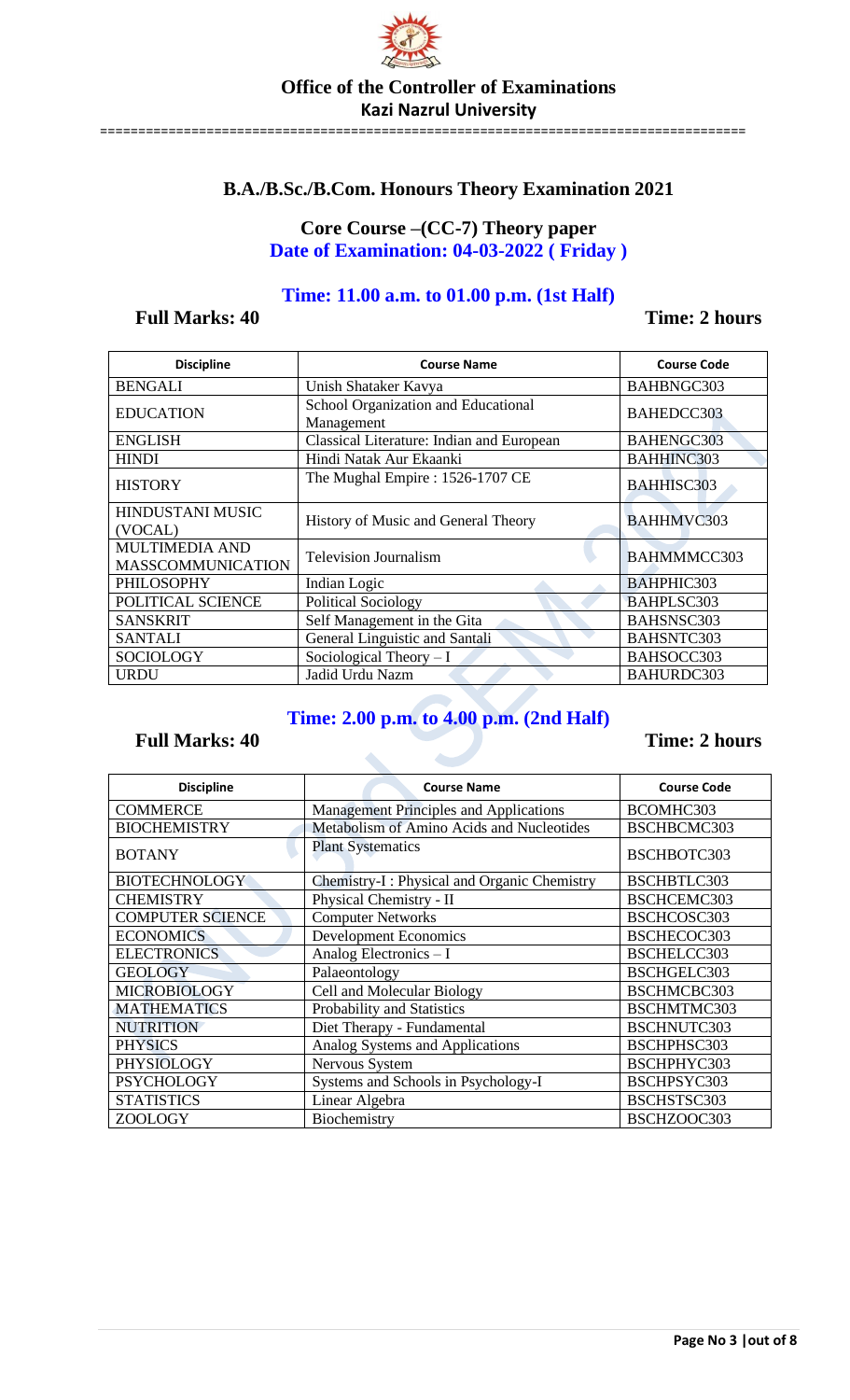

=====================================================================================

## **B.A./B.Sc./B.Com. (Generic Elective) Theory Examination 2021 GE301/GE302/GE303 (As Applicable)**

## **Date of Examination: 05-03-2022 ( Saturday ) Time: 11.00 a.m. to 01.00 p.m. (1st Half)**

**Full Marks: 40 Time: 2 hours**

| uli iylafks: 40<br>THRE: 2 HOURS |                                                                   |                    |
|----------------------------------|-------------------------------------------------------------------|--------------------|
| <b>Discipline</b>                | <b>Course Name</b>                                                | <b>Course Code</b> |
| <b>BENGALI</b>                   | Bangla Upanyas                                                    | BAHBNGGE301        |
| <b>BENGALI</b>                   | Bangla Kavita                                                     | BAHBNGGE302        |
| <b>EDUCATION</b>                 | Human Rights Education                                            | BAHEDCGE301        |
| <b>EDUCATION</b>                 | Life Skill Education                                              | BAHEDCGE302        |
| <b>ENGLISH</b>                   | Literature and Gender                                             | BAHENGGE301        |
| <b>HINDI</b>                     | Anuvad                                                            | <b>BAHHINGE301</b> |
| <b>HINDI</b>                     | Patrakarita                                                       | <b>BAHHINGE302</b> |
| <b>HISTORY</b>                   | Socialist Thought: Origins and Development in<br>the 19th Century | <b>BAHHISGE301</b> |
| <b>HISTORY</b>                   | Life and Thought of Rabindranath Tagore                           | <b>BAHHISGE302</b> |
| <b>HISTORY</b>                   | Perspectives on Economic Planning in India:<br>1930s-1990s        | <b>BAHHISGE303</b> |
| HINDUSTANI MUSIC<br>(VOCAL)      | Advanced Knowledge of Hindustani Music                            | <b>BAHHMVGE301</b> |
| <b>NAZRUL SANGEET</b>            | Advanced Knowledge of Hindustani Music                            | BAHNZSGE301        |
| <b>PHILOSOPHY</b>                | Ethics                                                            | BAHPHIGE301        |
| <b>PHILOSOPHY</b>                | Socio-Political Philosophy                                        | BAHPHIGE302        |
| POLITICAL SCIENCE                | Nationalism in India                                              | BAHPLSGE301        |
| POLITICAL SCIENCE                | Feminism: Theory and Practice                                     | BAHPLSGE302        |
| <b>SANSKRIT</b>                  | Sanskrit Drama                                                    | BAHSNSGE301        |
| <b>SANSKRIT</b>                  | <b>Ancient Indian Polity</b>                                      | BAHSNSGE302        |
| <b>SANSKRIT</b>                  | Indian Epigraphy & Paleography                                    | BAHSNSGE303        |
| <b>SANTALI</b>                   | History of Santal Rebellion                                       | BAHSNTGE301        |
| <b>SOCIOLOGY</b>                 | Sociological Thinkers - I                                         | BAHSOCGE301        |
| <b>URDU</b>                      | Urdu Afsana aur Drama                                             | BAHURDGE301        |
| <b>URDU</b>                      | <b>Urdu Ghazal</b>                                                | BAHURDGE302        |

## **Time: 2.00 p.m. to 4.00 p.m. (2nd Half)**

### Full Marks: 40 Time: 2 hours **Discipline Course Name Course Name Course Code Course Code** COMMERCE Business Statistics BCOMHGE301 BOTANY Plant Morphology,Taxonomy, Anatomy and Ecology BSCHBOTGE301 CHEMISTRY Physical Chemistry & Inorganic Chemistry BSCHCEMGE301 COMPUTER SCIENCE | Operating System and Shell Scripts | BSCHCOSGE301 COMPUTER SCIENCE | Introduction to Computer Networks | BSCHCOSGE302 ECONOMICS Introductory Macro Economics BSCHECOGE301 ECONOMICS Contemporary Issues of Indian Economy BSCHECOGE302 ELECTRONICS Analog Electronics BSCHELCGE301 ENVIRONMENTAL ENVIRONMENTAL Environment and Society BSCHENVGE301 GEOGRAPHY Climate Change, Vulnerability and Adaptation BSCHGEOGE301 GEOGRAPHY Rural Development BSCHGEOGE302 MICROBIOLOGY | Industrial and Food Microbiology | BSCHMCBGE301 MATHEMATICS Linear and Modern Algebra | BSCHMTMGE301 NUTRITION Nutrition Programming BSCHNUTGE301 PHYSICS Fundamentals of Thermal and Statistical Physics BSCHPHSGE301 PHYSIOLOGY Alimentary Physiology BSCHPHYGE301<br>
PSYCHOLOGY PSychology and Mental Health BSCHPSYGE301 Psychology and Mental Health BSCHPSYGE301 STATISTICS Introduction to Statistical Inference BSCHSTSGE301 ZOOLOGY Biodiversity Conservation and Sustainable<br>Development BSCHZOOLGE301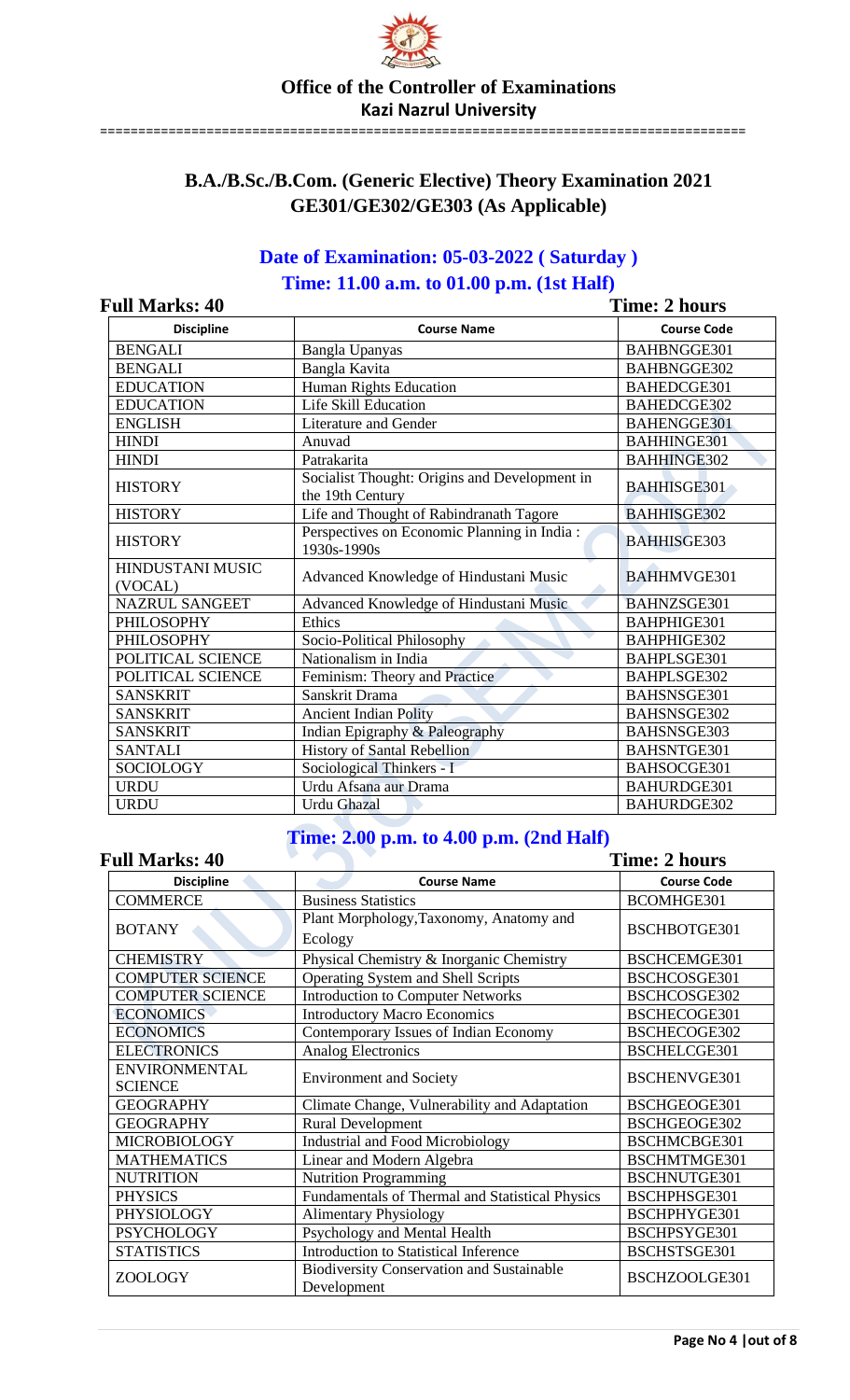

=====================================================================================

## **B.A./B.Sc./B.Com. Program Theory Examination 2021**

## **Time: 11.00 a.m. to 01.00 p.m. (1st Half)**

| Date             | <b>Discipline</b>                   | <b>Course Name</b>                                 | <b>Course Code</b> |
|------------------|-------------------------------------|----------------------------------------------------|--------------------|
| 02-03-2022       | <b>PHYSICAL</b><br><b>EDUCATION</b> | <b>Track and Field</b>                             | BAPPEDC301         |
| (Wednesday)      | <b>COMMERCE</b>                     | Company Law                                        | BCOMPC301          |
|                  |                                     |                                                    |                    |
| 03-03-2022       | <b>MATHEMATICS</b>                  | Basics in Algebra                                  | BSCPMTMC301        |
| (Thursday)       | <b>ENGLISH</b>                      | <b>Fiction and Short Stories</b>                   | BAPENGC301         |
|                  | <b>NAZRUL</b><br><b>SANGEET</b>     | Life Sketch and Contribution of Nazrul<br>in Music | BAPNZSC301         |
| 04-03-2022       | PHILOSOPHY                          | <b>Introduction to Western Ethics</b>              | BAPPHIC301         |
| (Friday)         | <b>CHEMISTRY</b>                    | Physical Chemistry & Inorganic<br>Chemistry        | BSCPCEMC301        |
| 05-03-2022       | SANTALI                             | Santali Grammar                                    | BAPSNTC301         |
| (Saturday)       | <b>SOCIOLOGY</b>                    | Society in India                                   | BAPSOCC301         |
|                  | <b>COMMERCE</b>                     | Income Tax Law and Practice                        | BCOMPC302          |
|                  | <b>ELECTRONICS</b>                  | <b>Electronic Communication</b>                    | BSCPELCC301        |
| $07 - 03 - 2022$ | <b>BENGALI</b>                      | Madhyayuger Bangla Padavali                        | BAPBNGC301         |
| (Monday)         | <b>HINDI</b>                        | Aadhunik Hindi Kavita                              | BAPHINC301         |
|                  | <b>STATISTICS</b>                   | <b>Statistical Inference</b>                       | BSCPSTSC301        |

## **Time: 2.00 p.m. to 4.00 p.m. (2nd Half)**

| <b>Date</b>              | <b>Discipline</b>                  | <b>Course Name</b>                                       | <b>Course Code</b> |
|--------------------------|------------------------------------|----------------------------------------------------------|--------------------|
| 02-03-2022<br>(Wednesday | ZOOLOGY                            | Archegoniatae: Bryophytes,<br>Pteridophytes, Gymnosperms | BSCPZOOC301        |
|                          | <b>GEOGRAPHY</b>                   | Cartographic Techniques                                  | BSCPGEOC301        |
| 03-03-2022<br>(Thursday) | <b>URDU</b>                        | Urdu Afsana aur Drama                                    | BAPURDC301         |
|                          | <b>EDUCATION</b>                   | Sociological Foundations of Education                    | BAPEDCC301         |
|                          | <b>PHYSICS</b>                     | Basics of Thermal and Statistical Physics                | BSCPPHSC301        |
| 04-03-2022<br>(Friday)   | <b>SANSKRIT</b>                    | Sanskrit Drama                                           | BAPSNSC301         |
|                          | <b>ECONOMICS</b>                   | Microeconomic Theory-II                                  | BSCPECOC301        |
| 05-03-2022<br>(Saturday) | <b>BOTANY</b>                      | Archegoniatae: Bryophytes,<br>Pteridophytes, Gymnosperms | BSCPBOTC301        |
|                          | <b>HISTORY</b>                     | Colonial India: Economy and Society                      | BAPHISC301         |
| 07-03-2022<br>(Monday)   | <b>POLITICAL</b><br><b>SCIENCE</b> | Indian Polity and Constitution                           | BAPPLSC301         |
|                          | PHYSIOLOGY                         | Cardio-Respiratory and Excretory System                  | BSCPPHYC301        |
|                          | <b>COMPUTER</b><br><b>SCIENCE</b>  | <b>Basics of Operating Systems</b>                       | BSCPCOSC301        |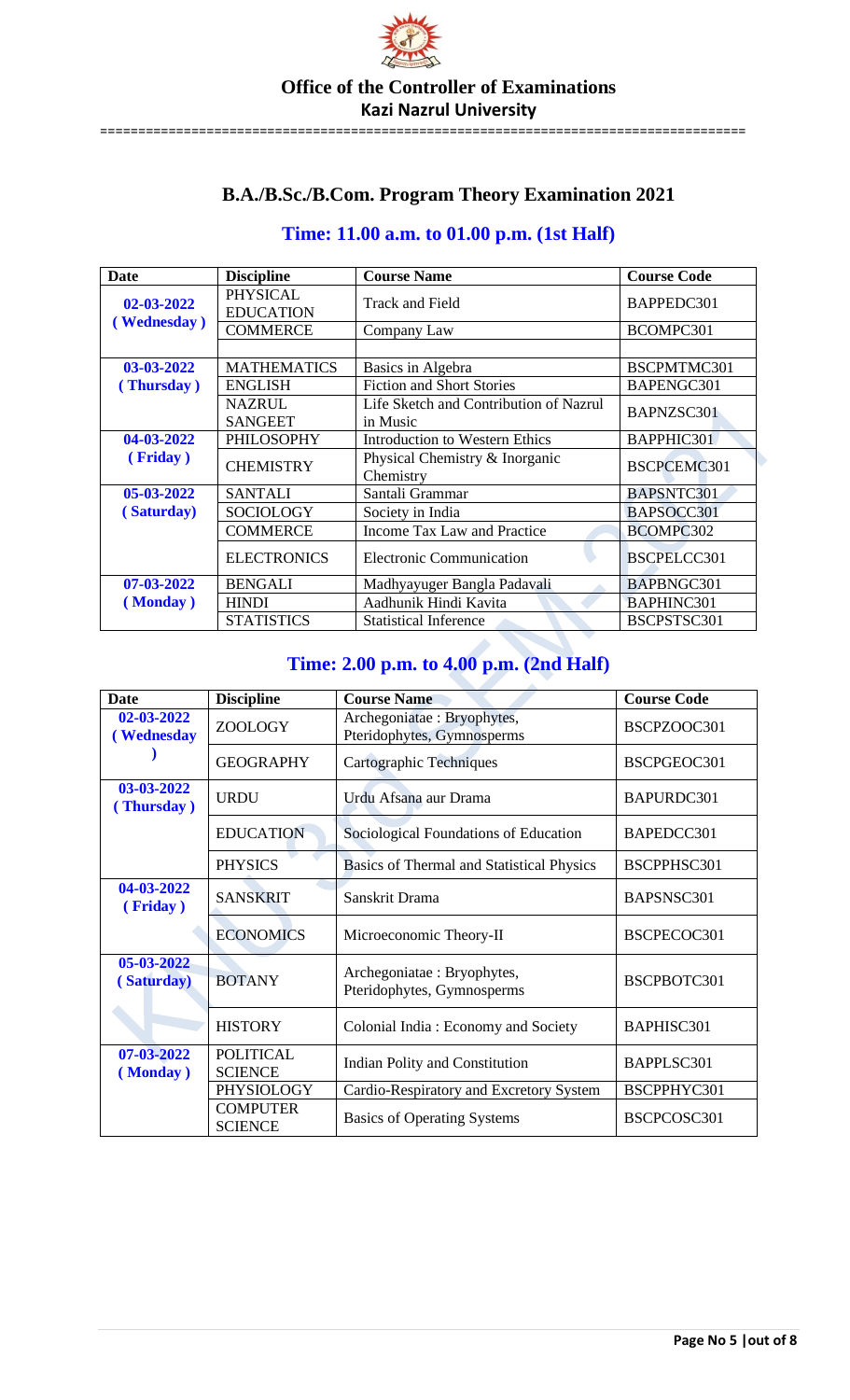

=====================================================================================

**3 rd Semester Examination 2021**

## **BBA (Hons.) Theory Examination 2021**

## **Time: 11.00 a.m. to 3.00 p.m.**

## **Full Marks: 80 Time: 4 hours**

| <b>Date</b> | Day             | <b>Course Name</b>           | <b>Course Code</b> |
|-------------|-----------------|------------------------------|--------------------|
| 02-03-2022  | Wednesday       | <b>Financial Management</b>  | BBAHC301           |
| 04-03-2022  | <b>Friday</b>   | <b>Marketing Management</b>  | BBAHC302           |
| 05-03-2022  | <b>Saturday</b> | <b>Computer Fundamentals</b> | BBAHC303           |
| 07-03-2022  | <b>Monday</b>   | <b>Business Mathematics</b>  | BBAHGE301          |
|             |                 | <b>Retail Marketing</b>      | BBAHGE302          |
| 08-03-2022  | <b>Monday</b>   | <b>Computer Applications</b> | <b>BBAHSE301**</b> |
|             |                 | Communicative English        | <b>BBAHSE302**</b> |

## **BCA (Hons.) Theory Examination 2021**

## **Time: 11.00 a.m. to 3.00 p.m.**

## Full Marks: 80 Time: 4 hours

| <b>Date</b>      | Day              | <b>Course Name</b>                        | <b>Course Code</b> |
|------------------|------------------|-------------------------------------------|--------------------|
| 02-03-2022       | <b>Wednesday</b> | Object Oriented Programming with $C_{++}$ | BCAH301            |
| 04-03-2022       | <b>Friday</b>    | Operating System                          | BCAH302            |
| 05-03-2022       | <b>Saturday</b>  | Mathematics $-II$                         | BCAH303            |
| $07 - 03 - 2022$ | <b>Monday</b>    | Business System & Application             | BCAHGE301          |
|                  |                  | Multimedia System Design                  | BCAHGE302          |
| 08-03-2022       | <b>Monday</b>    | Reasoning & Aptitude                      | <b>BCAHSE301**</b> |

## **BHM ( Bachelor in Hotel Management) Hons Theory Examination 2021**

## **Time: 11.00 a.m. to 1:00 p.m.**

| <b>Date</b>      | Day              | <b>Course Name</b>                                                    | <b>Course Code</b> |
|------------------|------------------|-----------------------------------------------------------------------|--------------------|
| $02 - 03 - 2022$ | <b>Wednesday</b> | Food Production Operation (Indian<br>Regional Cuisine) and Management | BHMC301            |
| $03 - 03 - 2022$ | <b>Thursday</b>  | Food and Beverage Operation and<br>Management                         | BHMC302            |
| 04-03-2022       | <b>Friday</b>    | Accommodation and Front Office<br>Operation                           | BHMC303            |
| $05 - 03 - 2022$ | <b>Saturday</b>  | Hotel Accountancy                                                     | BHMSE301           |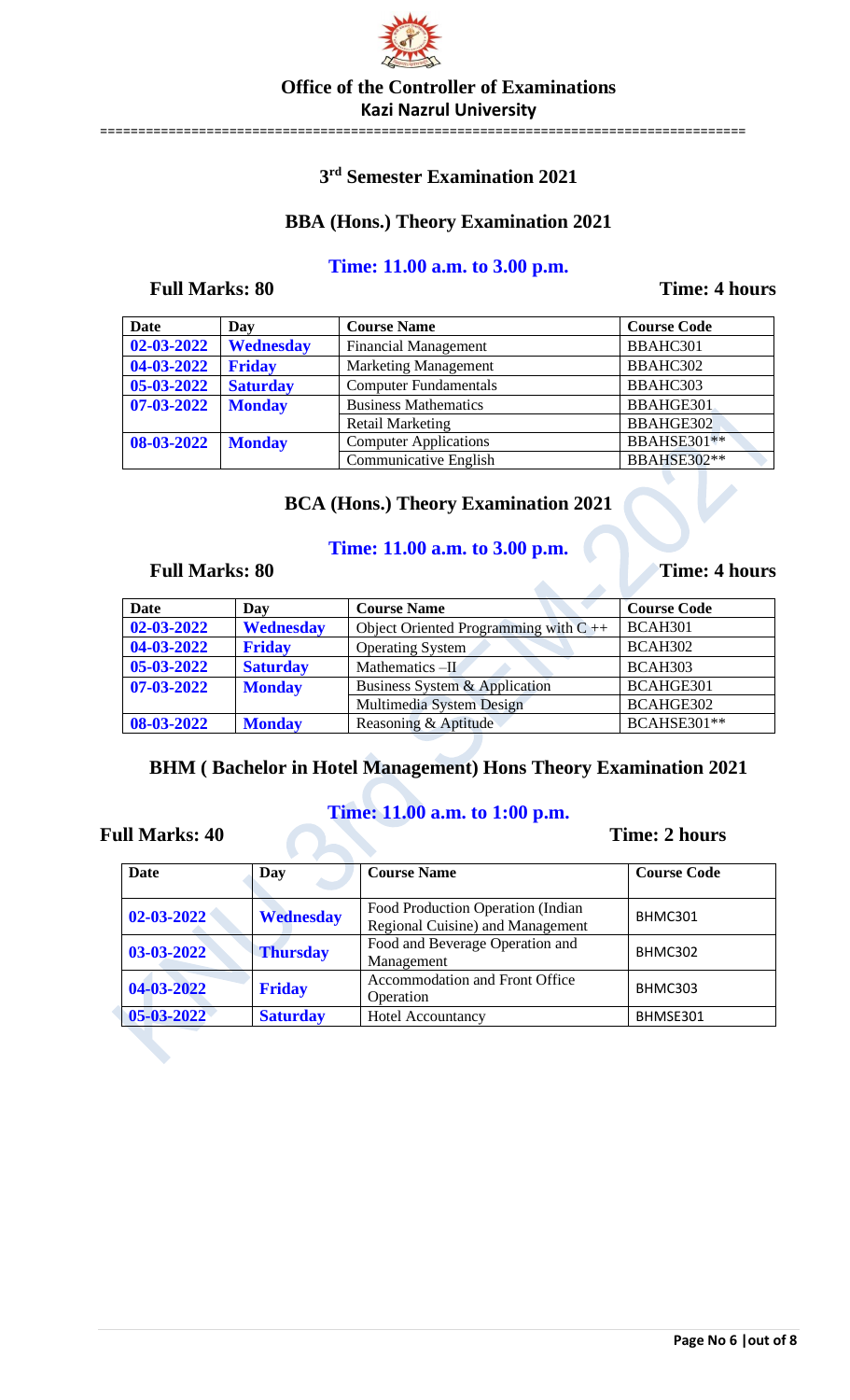

=====================================================================================

## **Office of the Controller of Examinations Kazi Nazrul University**

## **Skill Enhancement Course [SEC-1] : All Hons (B.A. / B.Sc. / B.Com.) and BBA/BCA/BHM candidates**

## **Date of Examination: 08-03-2022 (Tuesday)**

## **Time: 11.00 a.m. to 01.00 p.m. (1st Half)**

| <b>Discipline</b>                                 | <b>Course Name</b>                                                      | <b>Course Code</b>  |
|---------------------------------------------------|-------------------------------------------------------------------------|---------------------|
| <b>BENGALI</b>                                    | Bangla Vyakarana                                                        | BAHBNGSE301         |
| <b>BENGALI</b>                                    | Rachana Shaktir Naipunya                                                | BAHBNGSE302         |
| <b>ENGLISH</b>                                    | <b>Actual Reporting and Content Writing</b>                             | BAHENGSE301         |
| <b>ENGLISH</b>                                    | <b>Translation Skills</b>                                               | BAHENGSE302         |
| <b>HINDI</b>                                      | Vigyapan aur Hindi                                                      | <b>BAHHINSE301</b>  |
| <b>HINDI</b>                                      | Social Media                                                            | <b>BAHHINSE302</b>  |
| <b>HISTORY</b>                                    | Archaelogy and Museum Making in Colonial<br>India                       | <b>BAHHISSE301</b>  |
| <b>HISTORY</b>                                    | Literature and History: Bengal                                          | <b>BAHHISSE302</b>  |
| PHILOSOPHY                                        | Logical Rules & Fallacies : Indian                                      | <b>BAHPHISE301</b>  |
| PHILOSOPHY                                        | Methods of Philosophical Enquiry: Indian                                | <b>BAHPHISE302</b>  |
| POLITICAL SCIENCE                                 | Democratic Awareness with Legal Literacy                                | BAHPLSSE301         |
| POLITICAL SCIENCE                                 | <b>Public Opinion and Survey Research</b>                               | BAHPLSSE302         |
| <b>SANSKRIT</b>                                   | Sanskrit Grammar (General)                                              | BAHSNSSE302         |
| <b>SANTALI</b>                                    | Art of Translation                                                      | BAHSNTSE301         |
| <b>URDU</b>                                       | Urdu Mass Media                                                         | BAHURDSE301         |
| <b>URDU</b>                                       | <b>Urdu Software and Basics of Computer</b>                             | BAHURDSE302         |
| <b>COMMERCE</b>                                   | E-Commerce                                                              | BCOMHSE301          |
| <b>BOTANY</b>                                     | <b>Biofertilizers</b>                                                   | BSCHBOTSE301        |
| <b>BOTANY</b>                                     | Ethnobotany                                                             | BSCHBOTSE302        |
| <b>BIOTECHNOLOGY</b>                              | <b>Industrial Fermentations</b>                                         | BSCHBTLSE301        |
| <b>BIOTECHNOLOGY</b>                              | Enzymology                                                              | <b>BSCHBTLSE302</b> |
| <b>CHEMISTRY</b>                                  | <b>Industrial Chemistry</b>                                             | BSCHCEMSE301        |
| <b>CHEMISTRY</b>                                  | <b>Pharmaceutical Chemistry</b>                                         | BSCHCEMSE302        |
| <b>MICROBIOLOGY</b>                               | Microbial Quality Control in Food &<br><b>Pharmaceutical Industries</b> | BSCHMCBSE301        |
| o<br>MICROBIOLOGY                                 | Microbial Diagnostics and Public Health                                 | BSCHMCBSE302        |
| <b>MATHEMATICS</b>                                | Mathematical Logic                                                      | BSCHMTMSE301        |
| <b>MATHEMATICS</b>                                | Programming Language in C                                               | BSCHMTMSE302        |
| <b>NUTRITION</b>                                  | <b>Child Development Skills</b>                                         | BSCHNUTSE301        |
| <b>NUTRITION</b>                                  | <b>Home Management Skills</b>                                           | BSCHNUTSE302        |
| <b>PSYCHOLOGY</b>                                 | Counselling Skills-I                                                    | BSCHPSYSE301        |
| ZOOLOGY                                           | Beekeeping                                                              | BSCHZOOSE301        |
| ZOOLOGY                                           | Public Health and Hygiene                                               | BSCHZOOSE302        |
| <b>MULTIMEDIA AND</b><br><b>MASSCOMMUNICATION</b> | <b>Communication and Disaster Management</b>                            | BAHMMMCSE301        |